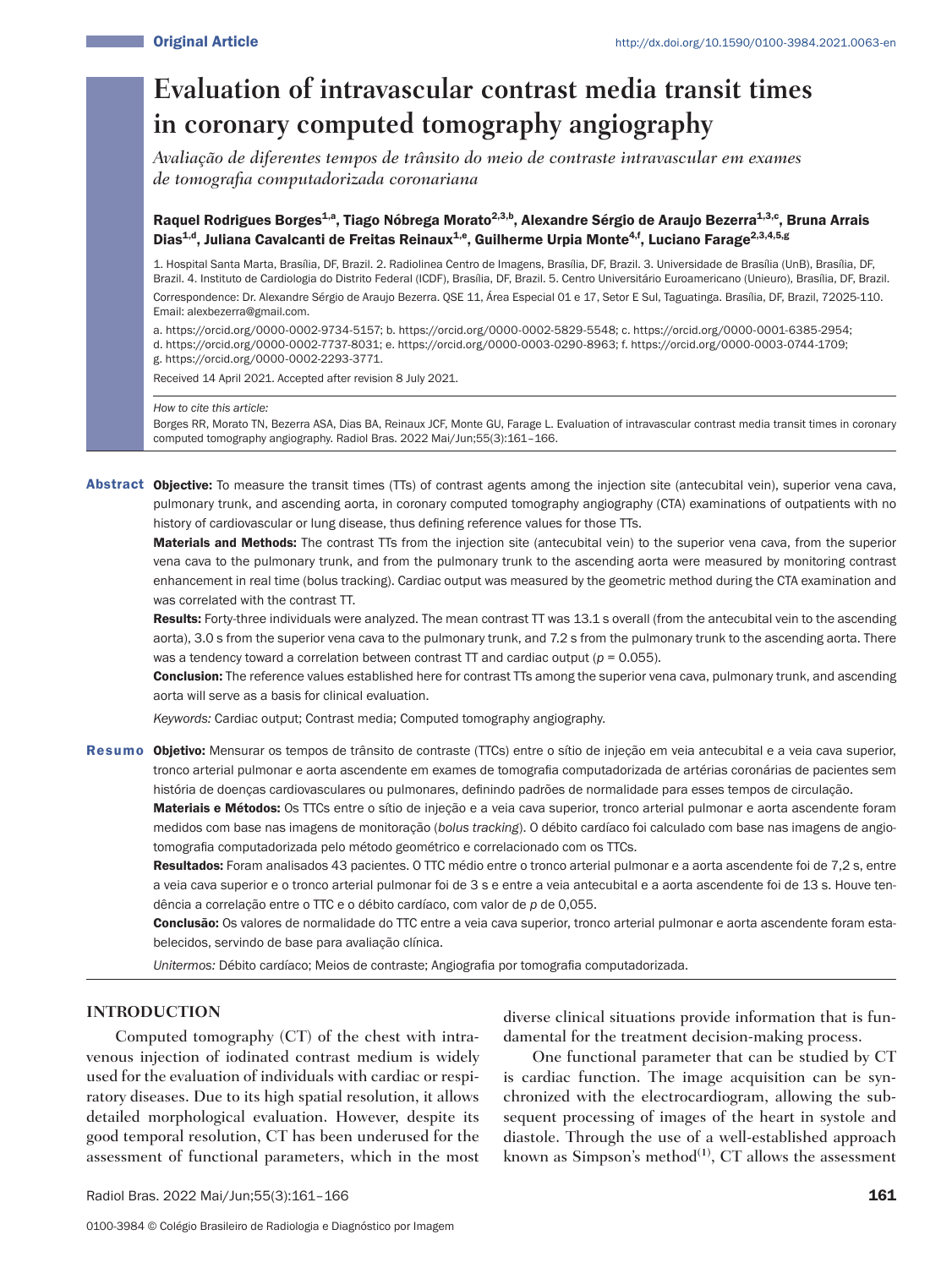### Borges RR, et al. / Contrast transit times in coronary CTA

of biventricular systolic and diastolic volumes, thereby allowing the ventricular ejection fraction and cardiac output to be calculated<sup> $(2,3)$ </sup>. This technique is known as geometric analysis of cardiac function. However, the evaluation synchronized with the electrocardiogram implies the use of a higher radiation dose, a longer acquisition time, and a greater number of images for post-processing, increasing the evaluation time for the radiologist. It also requires that the post-processing and analysis of the images be performed with dedicated software.

Currently, cardiac magnetic resonance imaging (MRI) is the technique with the greatest reproducibility for the noninvasive assessment of ventricular volumes and the ejection fraction**(4,5)**. As in CT, volumes are measured with Simpson's method<sup>(6)</sup>, and the correlation between CT and MRI is considered very good.

Another means of assessing cardiac function, widely used since the beginning of the 20th century, is the determination of cardiac output by constructing a curve of the concentration of a marker**(7)**. The method is based on detecting such a curve at a point away from the injection site. Iodinated contrast can be used as a marker, and CT density measurements show a linear relationship with the concentration of contrast in the  $blood^{(8-10)}$ . Therefore, dynamic acquisition at the level of the large vessels allows the serial measurement of contrast concentrations, with subsequent estimation of cardiac output through the use of the Stewart–Hamilton equation. Conceptually, the technique is similar to the measurement of cardiac output using the Fick method.

A simplified form of assessment of overall cardiac function is to observe the time between injection of the contrast agent and its arrival in thoracic vascular structures. The assumption is that the time taken for the contrast agent to circulate is directly related to the cardiac output and the extent of the vascular territory to be covered, which is, in turn, proportional to the weight and height of the individual**(11–15)**. Experimental mathematical models have demonstrated that changes in cardiac output result in variations in the time from the injection of contrast to its arrival in the pulmonary trunk and ascending aorta**(12,13)**.

Vanhoenacker et al.**(16)** suggested a simplified way to estimate ventricular function by determining the rightto-left ventricular contrast transit time (TT), which is a proxy for the contrast TT in the pulmonary circulation. The results obtained were promising and correlated well with the measurement of cardiac function by MRI. The use of this technique is attractive because it is simple, correlates with cardiac output determined by MRI, and does not require specific software for the analysis or for calibrating the scanner. However, one disadvantage of the technique proposed by the authors is the position at which the measurement is made. In clinical practice, the arrival of the contrast agent is not evaluated at the level of the

ventricles but rather at the level of the pulmonary trunk, which limits the routine use of the method proposed by those authors.

Using the same theoretical reasoning as Vanhoenacker et al.**(16)** and Shors et al.**(17)**, which allows the estimation of cardiac function, we hypothesized that it would be possible to estimate the time of peripheral venous circulation of a contrast medium, measured from the site of intravenous injection to its arrival in the superior vena cava, as well as its pulmonary vascular circulation time, by measuring the contrast TT from the pulmonary trunk to the ascending aorta. The use of this technique would be advantageous due to its simplicity in the acquisition of circulation times, not requiring a CT sequence with a high dose of radiation or calibration of the scanner. In this case, the images employed are acquired in the initial phase of the examination; that is, the phase of monitoring the arrival of the contrast medium at the target vessel (bolus tracking).

In addition to being directly related to cardiac output, the contrast TTs from the injection site to the superior vena cava and from the superior vena cava to the pulmonary trunk could be related to changes in pulmonary vascular resistance, and those TTs have been actively studied in patients with pulmonary hypertension**(18–20)**.

There have been studies showing that the contrast TT, measured from the injection site to the pulmonary trunk, correlates with right ventricular dysfunction, suggesting that the method can be used as an adjunct in the assessment of pulmonary hypertension, such as in retrospective studies of patients with confirmed pulmonary hypertension. In dynamic MRI studies of the pulmonary circulation in patients with pulmonary hypertension, Davarpanah et al.**(18)** and Swift et al.**(21)** also evaluated the contrast TT from the pulmonary trunk to the left atrium, finding a significant difference in the contrast TT between the patients that had a fatal outcome at follow-up and those that did not, demonstrating the potential for the use of the method in the assessment of pulmonary hypertension**(22)**. However, there are no data in the literature regarding the normal values for contrast TTs in the peripheral and pulmonary circulation. That makes it impossible to use the technique on a large scale.

In this study, we sought to measure contrast TTs among the injection site (antecubital vein), superior vena cava, pulmonary trunk, and ascending aorta in individuals undergoing contrast-enhanced coronary CT angiography (CTA). We also attempted to establish reference values for those TTs, the cardiac output of the individuals being calculated by Simpson's method (volumetric quantification).

## **MATERIALS AND METHODS**

This was a retrospective study of a group of adult outpatients undergoing coronary CTA between December 2017 and April 2019. The subjects were recruited from among patients who were being followed for conditions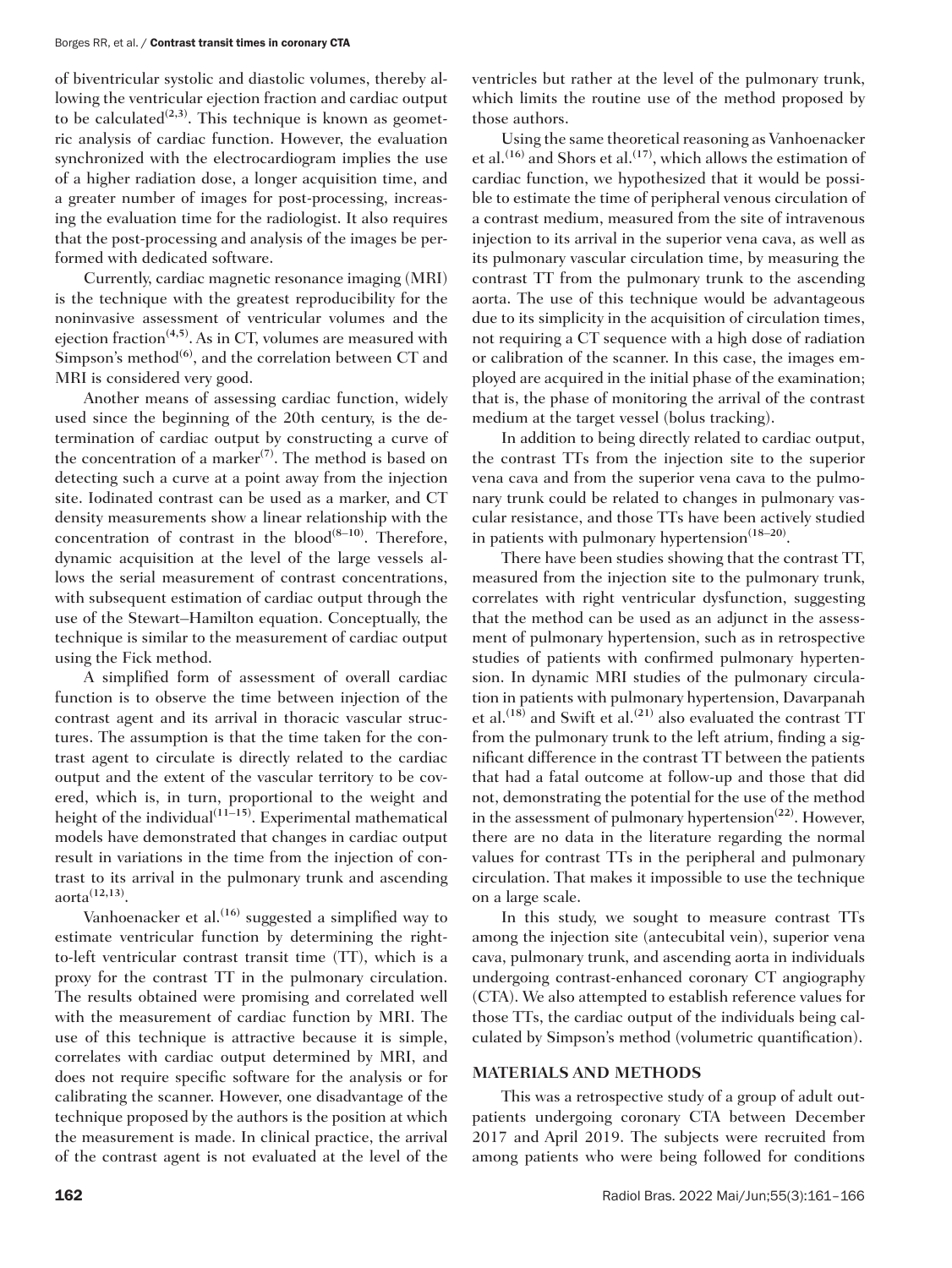### Borges RR, et al. / Contrast transit times in coronary CTA

unrelated to the focus of this study. The study was approved by the Research Ethics Committee of the Hospital Santa Marta, in the Federal District of Brasília, Brazil.

We included only individuals  $\geq 18$  years of age. Those with a history of heart failure, valvular heart disease, or lung disease were excluded, as were those in whom there were contraindications to the use of a contrast agent, as well as those with an ejection fraction lower than 55% and those with body surface area-indexed left ventricular enddiastolic and end-systolic volumes greater than 100 mL/m<sup>2</sup> and 50 mL/m<sup>2</sup>, respectively.

## **Image acquisition**

The examinations were performed in a multidetector (64-slice) CT scanner (Brilliance; Philips Medical Systems, Best, The Netherlands). The images used in order to calculate the peripheral and pulmonary circulation times were obtained according to the standard examination protocol, with no increase in the volume of contrast medium injected or in the radiation dose. The non-ionic iodinated contrast medium ioversol (Optiray 350; Mallinckrodt, St. Louis, MO, USA) was administered via the antecubital vein of the right arm, through an 18-G catheter, at an infusion rate of 4 mL/s, followed by 30 mL of saline, also administered at 4 mL/s. The volume administered was calculated on the basis of the body mass of the individual  $(1.5 \text{ mL/kg})$ .

We employed the technique known as bolus tracking, in which a region of interest (ROI) was drawn on the descending aorta, at the level of the pulmonary trunk, and the attenuation within the target vessel was measured once every second. Images of the coronary artery were acquired automatically when the attenuation within the vessel reached the threshold of 150 Hounsfield units (HU). The images acquired every second to monitor attenuation in the descending aorta were reconstructed in a new series to analyze the arrival times of the contrast agent in the superior vena cava, pulmonary trunk, and ascending aorta, all of which were visible in the slice used in order to monitor the descending aorta (Figure 1).

## **Image analysis**

The images employed for the calculation of vascular TTs were reconstructed at 1-s intervals. The resulting series was processed on a dedicated workstation (Philips Intellispace Portal; Philips Medical Systems) to calculate the circulation times.

## *Peripheral venous circulation time*

The peripheral venous circulation time was defined as the time from the start of intravenous injection of the contrast agent (into the antecubital vein) to the detection of increased attenuation related to the arrival of the contrast agent in the ROI drawn on the distal portion of the superior vena cava. Increased attenuation was defined as a



Figure 1. Attenuation monitoring sites (ROIs) within the superior vena cava (SVC), pulmonary trunk (PT), and ascending aorta (Ao).

≥ 50 HU increase in the attenuation of the adjacent blood, in relation to that seen on an unenhanced image.

# *Contrast TT from the superior vena cava to the pulmonary trunk*

The contrast TT from the superior vena cava to the pulmonary trunk was defined as the time from the detection of an increase in attenuation related to the arrival of contrast agent in the ROI drawn on the superior vena cava to the detection of increase in attenuation related to the arrival of contrast agent in the ROI drawn on the pulmonary trunk. Increased attenuation was defined as a  $\geq 50$ HU increase in the attenuation of the adjacent blood, in relation to that seen on an unenhanced image.

# *Contrast TT from the pulmonary trunk to the ascending aorta*

The contrast TT from the pulmonary trunk to the ascending aorta was defined as the time from the detection of an increase in attenuation related to the arrival of contrast agent in the ROI drawn on the pulmonary trunk to the detection of increase in attenuation related to the arrival of contrast agent in the ROI drawn on the ascending aorta. Increased attenuation was defined as a  $\geq 50$  HU increase in the attenuation of the adjacent blood, in relation to that seen on an unenhanced image.

## *Geometric analysis*

For the geometric analysis, the contrast-enhanced CTA series was reconstructed in ten phases throughout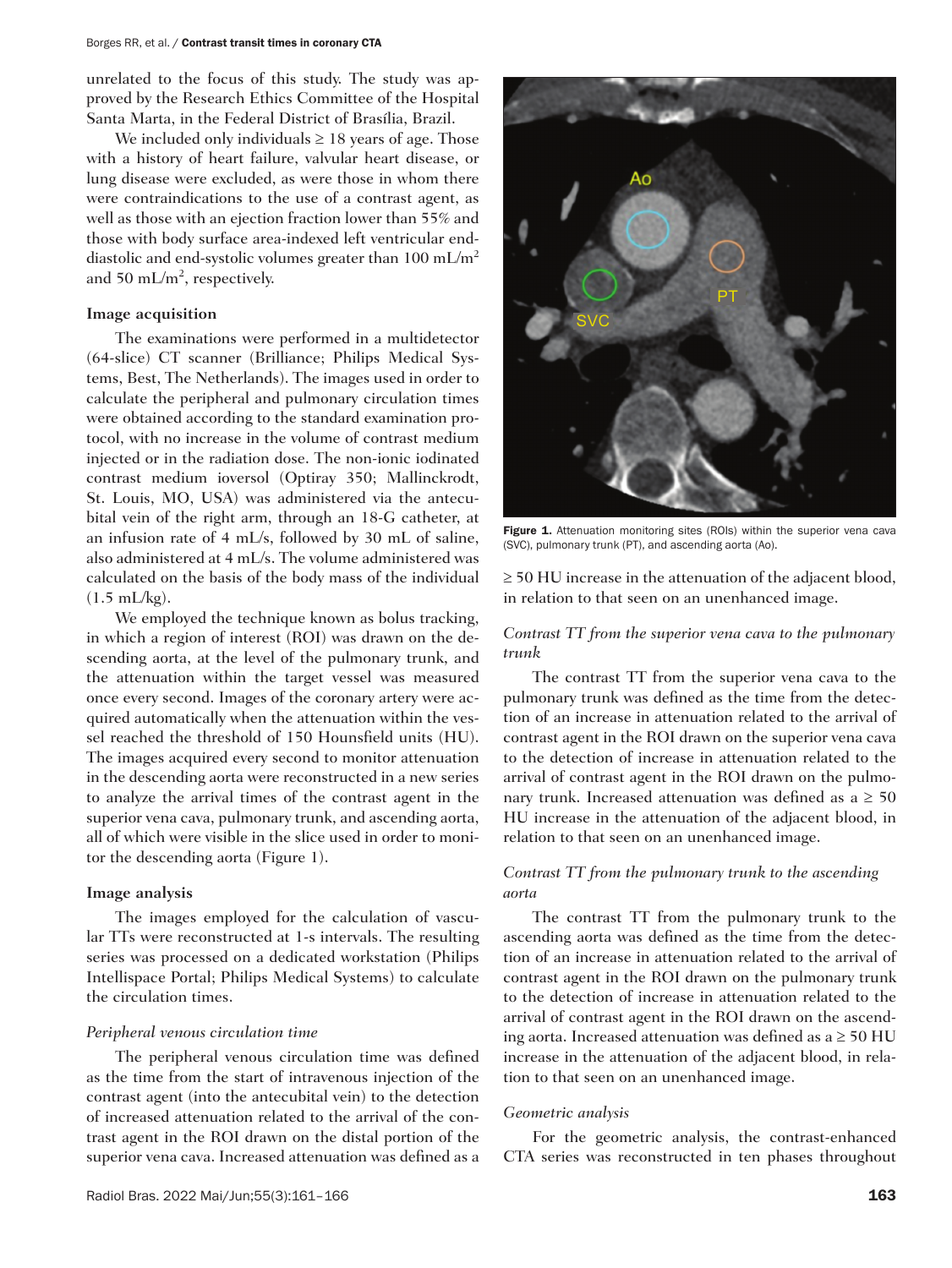the cardiac cycle. End-systolic, end-diastolic, and stroke volumes, as well as the ejection fraction, cardiac output, and cardiac index, were calculated from the contrast-enhanced images in a semi-automated manner on the dedicated workstation.

## **Statistical analysis**

To assess the distribution of normality of the contrast TTs, the D'Agostino-Pearson test was applied. The correlations between contrast TT values and cardiac output, as well as between contrast TT values and the cardiac index, were quantified by calculating Pearson's correlation coefficient. All statistical tests were performed with GraphPad Prism software, version 7.0 (GraphPad Software Inc., San Diego, CA, USA).

## **RESULTS**

Forty-three individuals were included in the study. The main reason for referral was screening for coronary artery disease. The mean age was 56,2 years (range, 30–78 years), and 22 (51.2%) of the individuals were male. Table 1 details the main demographic data and heart rate data of the study sample. The radiation dose ranged from 30 mSv to 48 mSv, depending on the biotype of the individual.

The mean ejection fraction, estimated by the geometric method, was  $63.0 \pm 5.9\%$  (range,  $56.0 - 77.0\%$ ). The mean cardiac index was 2.6  $\pm$  0.46 L/min/m<sup>2</sup> (range, 2.0– 3.9 L/min/m<sup>2</sup>). The results of the geometric analysis are shown in Table 2.

The mean time between peripheral injection of the contrast agent and its arrival in the superior vena cava was  $3.0 \pm 2.4$  s, and the mean contrast TT from the superior vena cava to the pulmonary trunk was  $2.9 \pm 1.4$  s. The mean contrast TT from the pulmonary trunk to the ascending aorta was  $7.2 \pm 2.2$  s. Therefore, the mean time

Table 1—Demographic and clinical characteristics of the individuals evaluated.

| Characteristic                  | $(N = 43)$    |
|---------------------------------|---------------|
| Age (years), mean $\pm$ SD      | $56.2 + 12.9$ |
| Weight (kg), mean $\pm$ SD      | $76.2 + 15.7$ |
| Height (cm), mean $\pm$ SD      | $163.7 + 7.3$ |
| Heart rate (bpm), mean $\pm$ SD | $59.0 + 5.4$  |
| Male, $n$ $%$                   | 22 (51.2%)    |

SD, standard deviation; bpm, beats per minute.

#### Table 2-Results of the geometric analysis.

| Variable                                | Mean $\pm$ SD |
|-----------------------------------------|---------------|
| End-diastolic volume*, $mL/m^2$         | $69 \pm 12.8$ |
| End-systolic volume*, mL/m <sup>2</sup> | $25.7 + 7.1$  |
| Stroke volume*, mL/m <sup>2</sup>       | $44 + 7.7$    |
| Ejection fraction, %                    | $63 + 5.9$    |
| Myocardial mass, g                      | $112 \pm 31$  |
| Cardiac index, L/min/m <sup>2</sup>     | $2.6 + 0.461$ |

\* Indexed to body surface area.

from peripheral injection of the contrast agent to its arrival in the ascending aorta was  $13.1 \pm 2.56$  s.

The D'Agostino-Pearson test showed that, for the contrast TT from the pulmonary trunk to the ascending aorta, the data distribution was normal. There was a trend toward a significant correlation between the cardiac index and the contrast TT from the pulmonary trunk to the ascending aorta ( $p = 0.055$ ). That contrast TT showed statistically significant correlations with the heart rate, left ventricular ejection fraction, and stroke volume (Table 3). As depicted in Figure 2, the contrast TT showed a significant inverse correlation with the cardiac index  $(r = -0.29)$ .

Table 3-Correlations that the contrast TT from the pulmonary trunk to the ascending aorta showed with other parameters.

| Comparison          |           | P     |
|---------------------|-----------|-------|
| $PT-AA \times HR$   | 0.3621    | 0.017 |
| $PT-AA \times LVEF$ | $-0.3686$ | 0.015 |
| $PT-AA \times SV$   | $-0.3027$ | 0.048 |
| $PT-AA \times CI$   | $-0.2938$ | 0.055 |
|                     |           |       |

PT, pulmonary trunk; AA, ascending aorta; PT–AA, contrast TT from the PT to the AA; HR, heart rate; LVEF, left ventricular ejection fraction; SV, stroke volume; CI, cardiac index.



Figure 2. Dot plot of the correlation between contrast TT and cardiac index  $(r = -0.29)$ .

## **DISCUSSION**

Investigation of the TTs of markers has long been used as a form of cardiovascular assessment. At the end of the 20th century and in the first decades of the 21st, there were numerous studies employing modern imaging methods, primarily MRI, CT, and ultrasound, for the investigation of circulatory TTs**(8,10,17,18,23-25)**.

The assessment of contrast TTs in bolus tracking studies is directly related to cardiac function. The method does not require an additional injection of contrast medium, nor an extra dose of radiation. In addition, post-processing is minimal, requiring only a few seconds to count, in the source images, the time it takes for the contrast medium to circulate between two structures of interest. Davarpanah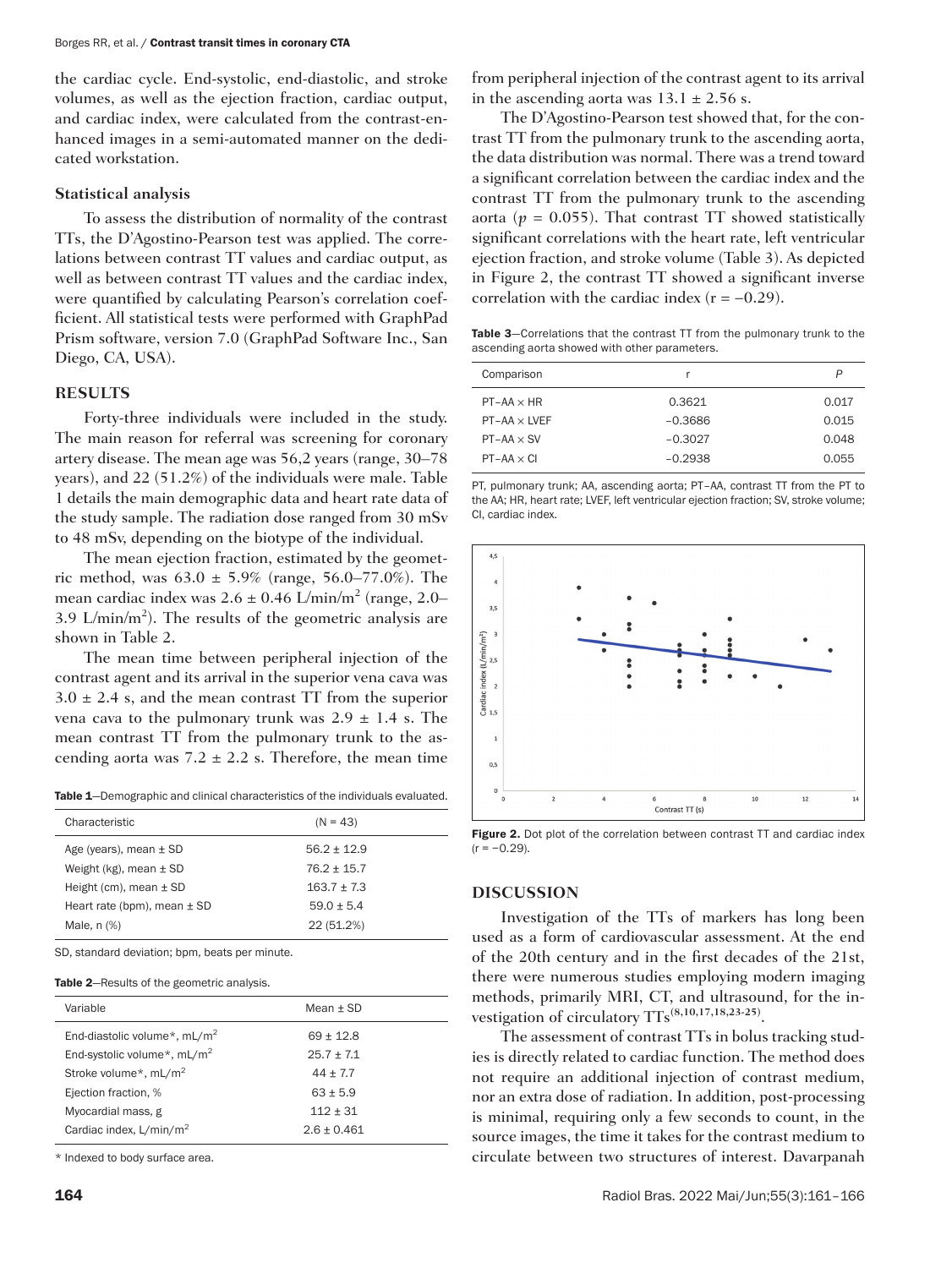et al.**(18)** investigated the contrast TT from the injection site to the pulmonary trunk in patients with pulmonary hypertension. The authors detected a significant difference between the contrast TT observed for the patients with pulmonary hypertension (defined as an estimated right ventricular systolic pressure greater than 40 mmHg) and that observed for the control patients. The contrast TT also differed significantly between the patients with signs of right ventricular dysfunction on echocardiography and those without. In addition to the diagnostic value of the assessment of contrast TTs, the study of contrast medium dynamics allows image acquisition times to be predicted more consistently**(11–14,24)**.

Although there have been some studies on the subject of the assessment of contrast TTs in populations of patients with pulmonary hypertension and heart failure, a review of the literature in the indexing databases revealed no population-based studies aimed at establishing reference values for contrast TT. In view of that gap, the aim of this study was to determine a population-based reference value for the contrast TT from the pulmonary trunk to the ascending aorta, because it most reliably simulates the positioning of the slice used for monitoring in various types of thoracic CTA examinations, including CTA of the pulmonary arteries, coronary arteries, and aorta. That makes the measurement of contrast TTs directly applicable in clinical practice. No significant difference is expected in relation to the measures described in previous studies, given the equidistance of the observation points proposed by our group and those used by other groups**(17,18,22)**. In the present study, the mean contrast TT from the pulmonary trunk to the ascending aorta was 7.2 s, being comparable to that obtained for control groups in studies that performed the same measurement, as in the study conducted by Davarpanah et al.**(18)**, in which the mean control group contrast TT was 6.6 s, and in the study conducted by Skrok et al.**(22)**, in which it was approximately 6.4 s.

One of the current concerns of radiological practice is the radiation dose, which is why one of the strengths of the technique proposed here is that it does not call for a significantly higher dose of radiation than that used routinely. The use of monitoring from the initiation of contrast agent injection allowed the acquisition of approximately 60 additional chest images, at a low current and voltage (typically 100 kVp and 50 mAs, respectively). Some vascular studies, such as CTA of the aorta, can be performed without monitoring the arrival of the contrast medium in the target structure from the initiation of the injection. In such studies, the CT scanner is usually programmed to start monitoring only after a fixed interval, typically 10–15 s, which minimizes the radiation dose but precludes the analysis of TTs. The estimated additional radiation dose for the monitoring proposed is approximately 0.07 mSv, which can be considered very low (the mean annual exposure in the general population is on the order of 2 mSv).

Most studies of contrast TTs have used the right-toleft ventricular contrast TT as a reference**(9,10,16–18)**. To make that measurement, it is necessary to perform an additional sequence, with the use of a test injection of contrast medium or modification of the standard protocol for the acquisition of CTA images.

The size of our sample was sufficient to study the mean contrast TTs, with normal data distribution for the contrast TT from the pulmonary trunk to the ascending aorta. Therefore, these findings could be reproduced in larger samples of patients.

As previously stated, the contrast TT showed a significant inverse correlation with cardiac output. The low r value in our study is probably related to the selection of individuals without cardiovascular alterations and to the relatively small size of our sample. The initial objective of the work was not to prove that correlation, which has previously been demonstrated in studies of contrast medium dynamics and in thermodilution studies**(7,9–11)**, but rather to establish the mean value of normality for the contrast TT in question. We believe that once a reference value for contrast TT has been established, it could be used as a screening criterion. The identification of individuals with altered contrast TTs merits clinical attention and complementation with specific diagnostic methods such as echocardiography and quantification of pro-B-type natriuretic peptide.

## **CONCLUSION**

We have established a reference value for the contrast TT from the pulmonary trunk to the ascending aorta, which can serve as a basis for clinical evaluation. The use of this technique could make radiologists more confident in suggesting or excluding heart disease in patients referred for major CT applications.

## **REFERENCES**

- 1. Thiele H, Paetsch I, Schnackenburg B, et al. Improved accuracy of quantitative assessment of left ventricular volume and ejection fraction by geometric models with steady-state free precession. J Cardiovasc Magn Reson. 2002;4:327–39.
- 2. Coche E, Vlassenbroek A, Roelants V, et al. Evaluation of biventricular ejection fraction with ECG-gated 16-slice CT: preliminary findings in acute pulmonary embolism in comparison with radionuclide ventriculography. Eur Radiol. 2005;15:1432–40.
- 3. Scheffel H, Stolzmann P, Leschka S, et al. Ventricular short-axis measurements in patients with pulmonary embolism: effect of ECG-gating on variability, accuracy, and risk prediction. Eur J Radiol. 2012;81:2195–202.
- 4. Grothues F, Braun-Dullaeus R. Serial assessment of ventricular morphology and function. Heart Fail Clin. 2009;5:301–14, v.
- 5. American College of Cardiology Foundation Task Force on Expert Consensus Documents; Hundley WG, Bluemke DA, Finn JP, et al. ACCF/ACR/AHA/NASCI/SCMR 2010 expert consensus document on cardiovascular magnetic resonance: a report of the American College of Cardiology Foundation Task Force on Expert Consensus Documents. J Am Coll Cardiol. 2010;55:2614–62.
- 6. Raman SV, Shah M, McCarthy B, et al. Multi-detector row cardiac computed tomography accurately quantifies right and left ventricular